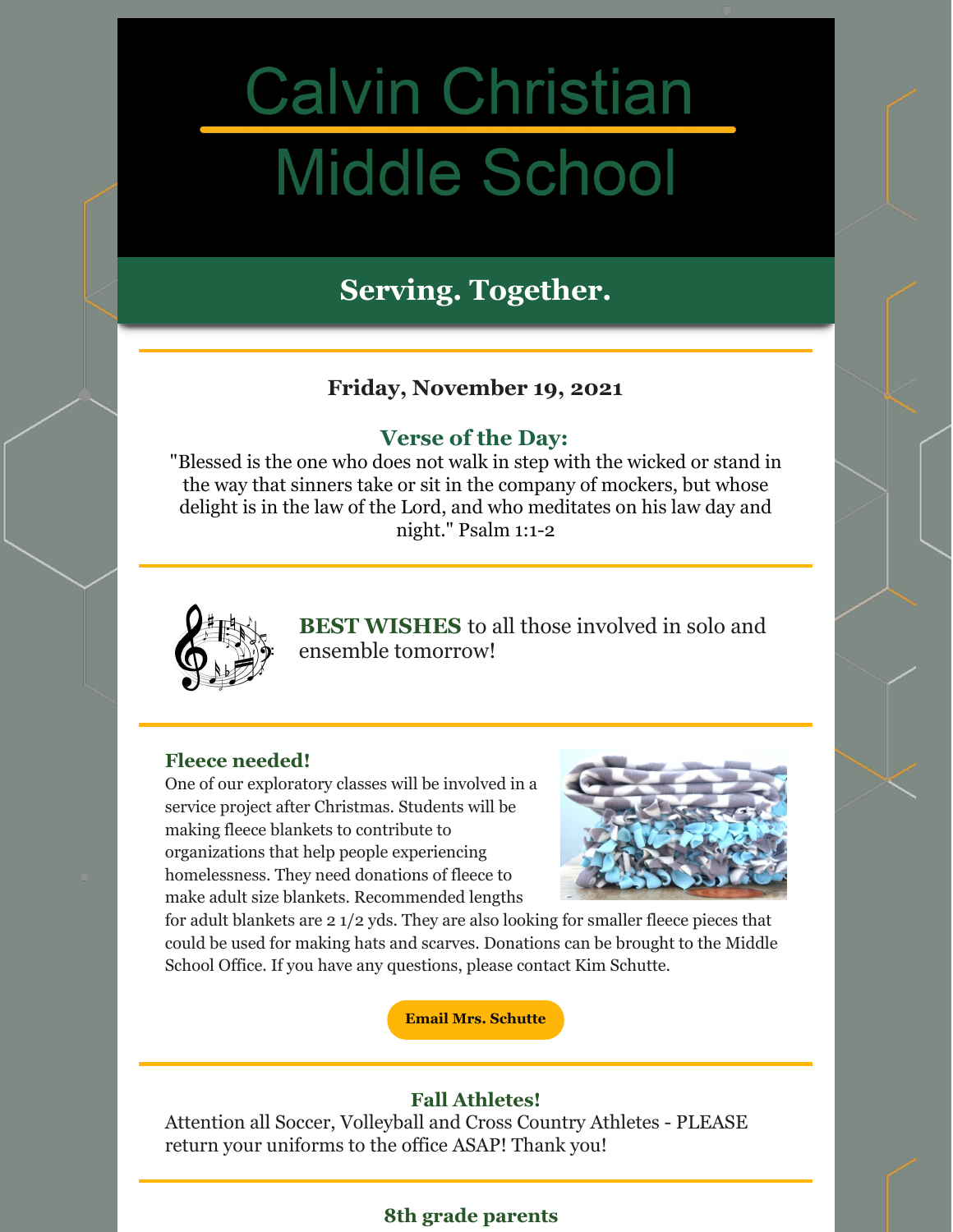If you are able to donate pop or volunteer to help sell snacks on Friday mornings, that would be much appreciated! Thank you for your help!

**Fri-Yay Friday [volunteer](https://www.signupgenius.com/go/30e0d4ea4a823a0f49-friyay) sign up**

#### **Calvin Christian Strong Girls**

Strong girls is off to a great start! You are still welcome to join us! Click the button below for details!

**[Strong](https://files.constantcontact.com/9f9c2db7501/431e90a3-273b-4d5f-a7d4-b1827330693f.pdf) Girls**

#### **Calvin Christian Boys and Girls Saturday Basketball Clinics**

These outstanding camps will combine drills, games, team contests and competitions. Campers will develop a more thorough understanding of the game, while developing their individual skills and team play. We look forward to developing our campers' God-given gifts on the court, as well as helping shape their faith.

The Calvin Christian Boys Basketball Camp, for 4th-8th grade boys, will meet from 9-11 am on January 8th, 15th, 22nd, and 29th. Camper fees are \$35.

The Calvin Christian Girls Basketball Camp will meet on December 4th, 11th, and 18th. 3rd – 5th grade will meet from 9:00am to 10:00am and 6th – 8th grade will meet from 10:00am to 11:30am. This is a free camp!

**Basketball camp [registration](https://www.gosquires.org/camps-events/)**

#### **MS Athletic News and Notes**

All games are at 4:00pm unless otherwise noted. [Directions](https://www.gosquires.org/sports/middle-school-sports/locations/) to other schools Link to sports [schedules](https://www.gosquires.org/sports/middle-school-sports/schedule/)(this will be updated as we are given the information) *Subject to change due to gym availability, weather etc*

**7th grade Boys Basketball**

11/22 Practice 2:45-4:30

11/23 Zeeland Chr, Home

**8th grade Boys Basketball**

11/19 Zeeland Chr, Home

11/24 Practice 12:00-1:30

11/26 Practice 10:00-11:00

#### **CALENDAR**

11/20 - MSBOA Solo and Ensemble Festival 11/24-11/26 No School - Thanksgiving Break